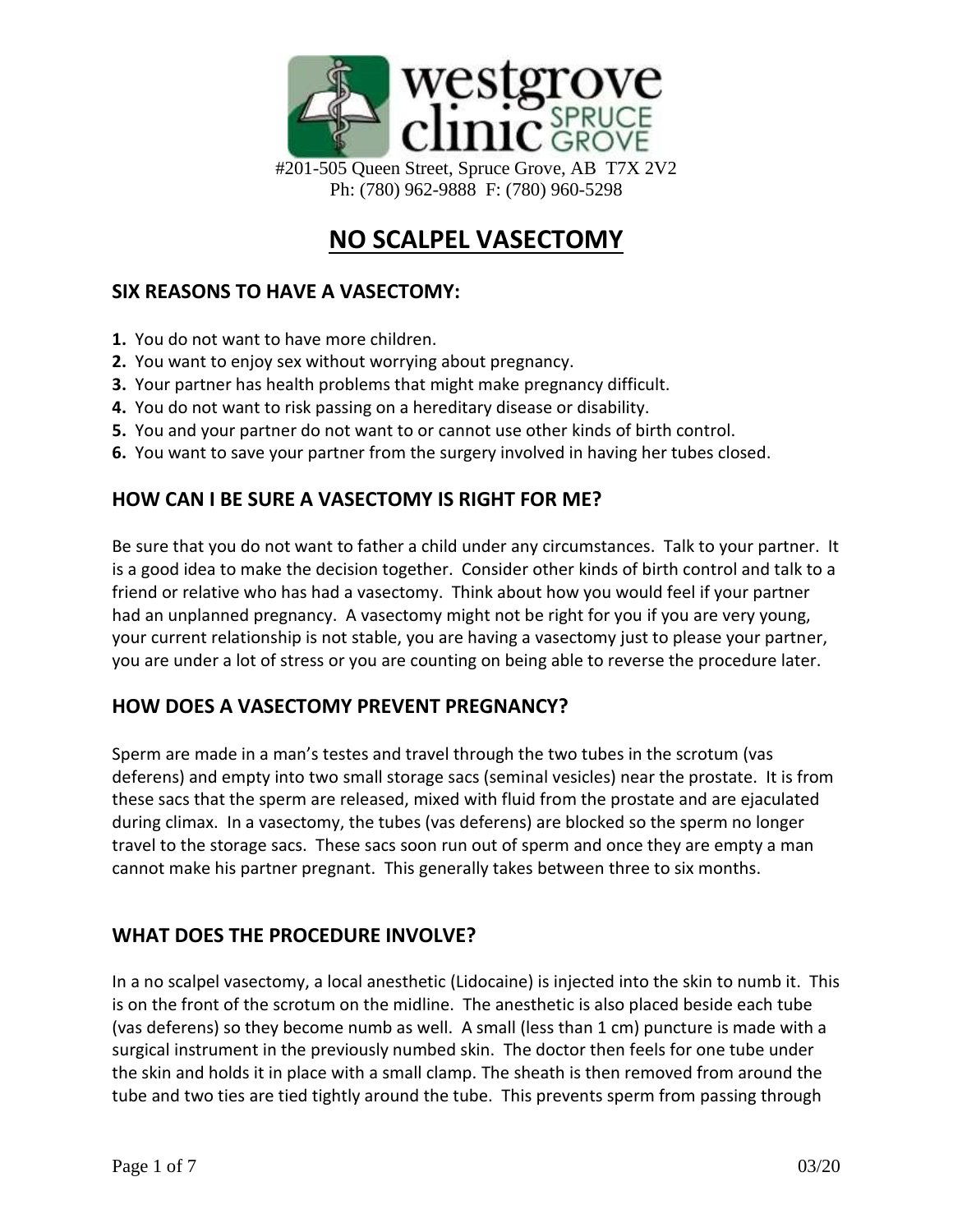

the middle of the tube. Following this, the tube is cut between the ties. Finally, the ends of the vas deferens are cauterized (burnt with a small cautery device). This procedure is then repeated on the other side. Often, but not always, the same skin incision can be used for both tubes. There is very little bleeding with the "no scalpel: technique and no stitches are needed to close the tiny opening in the skin which heals quickly, with minimal scarring.



The no scalpel vasectomy technique was developed by a surgeon in China in 1974 and has been used in over 15 million men through China since then. The technique was introduced in North America in 1988 and into Edmonton in 1993.

# **HOW MUCH PAIN OR DISCOMFORT WILL I HAVE?**

Most men state that the only discomfort they felt was when the local anesthetic was being put in. This takes a few seconds. After this there should be no pain. Once the procedure is complete and the anesthetic wears off over the next hour or two, there may be some mild aching felt over the next several days. You will be given an anti-inflammatory medication, Naproxen, to take prior to and after the procedure as needed. Most men only need Tylenol or Advil/Motrin/Ibuprophen occasionally.

# **WHAT COMPLICATIONS CAN OCCUR?**

**EPIDIDYMITIS** – a tender inflammation around the testes that may occur after four or five days. **Treatment:** Anti-inflammatory medication. Usually subsides within a few days.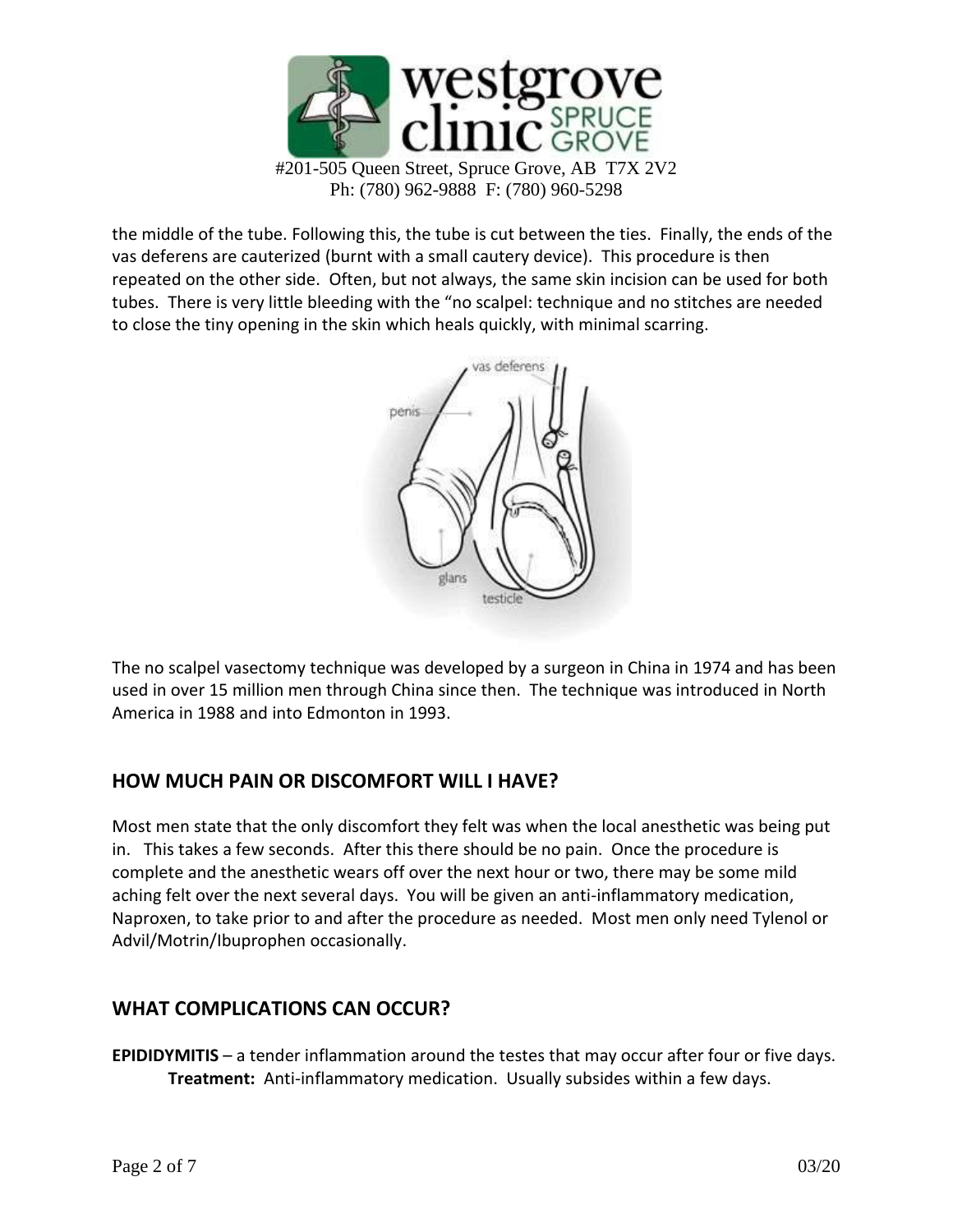

Ph: (780) 962-9888 F: (780) 960-5298

**BLEEDING** – from the skin incision.

**Treatment:** controlled with direct pressure.

**INFECTION** – of the scrotum.

**Treatment:** Be seen right away if you have this concern. This is treated with an antibiotic or other treatment.

**SPERM GRANULOMA** – a tender knot in the scrotum where sperm has leaked out of the vas deferens. Avoiding ejaculation during the first week after a vasectomy usually averts this problem but it can occur at later times as well.

**Treatment:** usually no treatment is required as this resolves spontaneously over time.

**SCROTAL HEMATOMA** – can be a large collection of blood inside the scrotum where a blood vessel has continued to leak. Swelling in the scrotum would occur within 48 hours after a vasectomy.

**Treatment:** requires immediate treatment and possible surgery to stop the bleeding. Please go to the University of Alberta Hospital or Royal Alexandra Hospital ER if you are concerned that you have this complication.

**ALLERGIC REACTIONS** – or other unusual reaction to anesthetics or medications can occur even without a history of drug allergies. These reactions are very rare.

**Treatment:** medication.

**SENSITIVE SCAR OR NEUROMA** – may form along the vas at the site of vasectomy.

**Treatment:** rarely bothersome enough to require injection with medication or surgical removal. However, sometimes anti-inflammatories may be used or rarely surgical removal is indicated.

**POST-VASECTOMY PAIN SYNDROME** – A feeling of fullness from sperm congestion occurs in up to 6 percent of men after a vasectomy. This is due to stretching of the surface of the testicle (epididymis) from stored sperm cells.

**Treatment:** The full sensation usually resolves after a few weeks and requires no treatment, but a very small number of men may develop chronic pain which might require vasectomy reversal or other surgery.

Overall the rate of complications with conventional vasectomy is 31 per 1000 cases and with "no scalpel" vasectomy technique are approximately 4 per 1000 cases.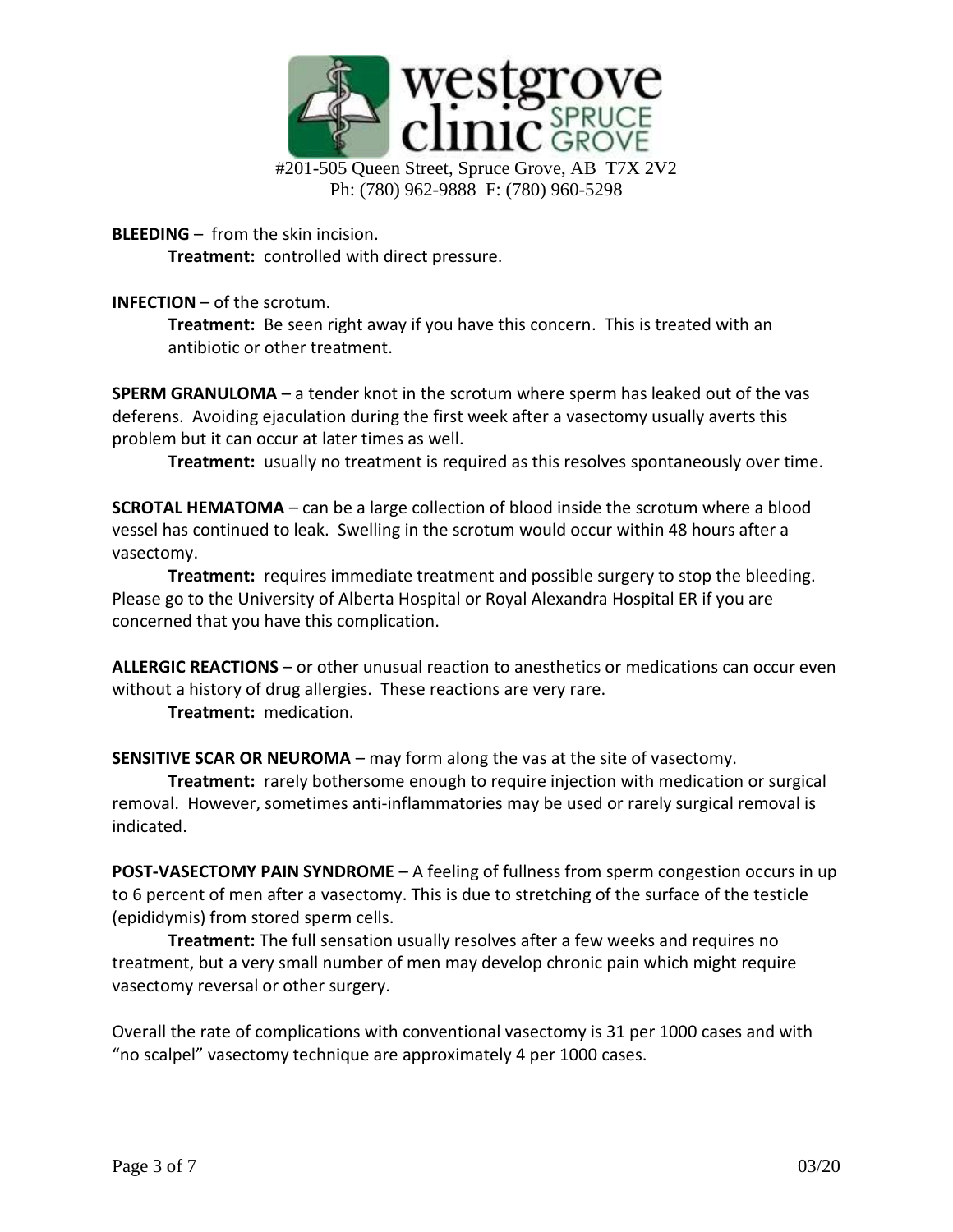

#### **HOW SOON CAN I GO BACK TO WORK?**

I would recommend a minimum of 3 days off work for people who work at sedentary jobs, such as office work etc. For those who perform some minor physical work, including standing, walking, lifting, I would recommend 4 to 5 days off work. Men who perform heavy physical labor should take 7 days off work.

#### **WILL A VASECTOMY CHANGE ME SEXUALLY?**

The only thing that will change is that you will not be able to make your partner pregnant. Your body will continue to produce the hormones that make you a man. A vasectomy will not change your beard, muscles, sex drive, voice, erections, ejaculate or climaxes. Some men say that without the worry of accidental pregnancy and the bother of other birth control methods, sex is more relaxed and enjoyable than before.

#### **WILL I BE STERILE RIGHT AWAY?**

NO. After a vasectomy there are always some active sperm left in the storage sacs (seminal vesicles). It takes between three to six months to empty them. You and your partner should use some other form of birth control until your tests show that your semen are completely gone. This test is usually done after three months. It may need to be repeated if there are still sperm present.

#### **WHEN CAN I START HAVING SEX AGAIN?**

It is recommended that you wait one week after your vasectomy to resume sexual activity. Remember to use some kind of birth control until your semen test shows that you are sterile (no sperm).

#### **DOES A VASECTOMY CAUSE ANY MEDICAL PROBLEMS?**

Vasectomy has been used since the early 1900's and over 15 million men in North America have undergone the procedure. There have been no long-term adverse effects associated with vasectomy. There have been over 8 very large well-run studies and none of them have found any links to cancer, heart disease, etc.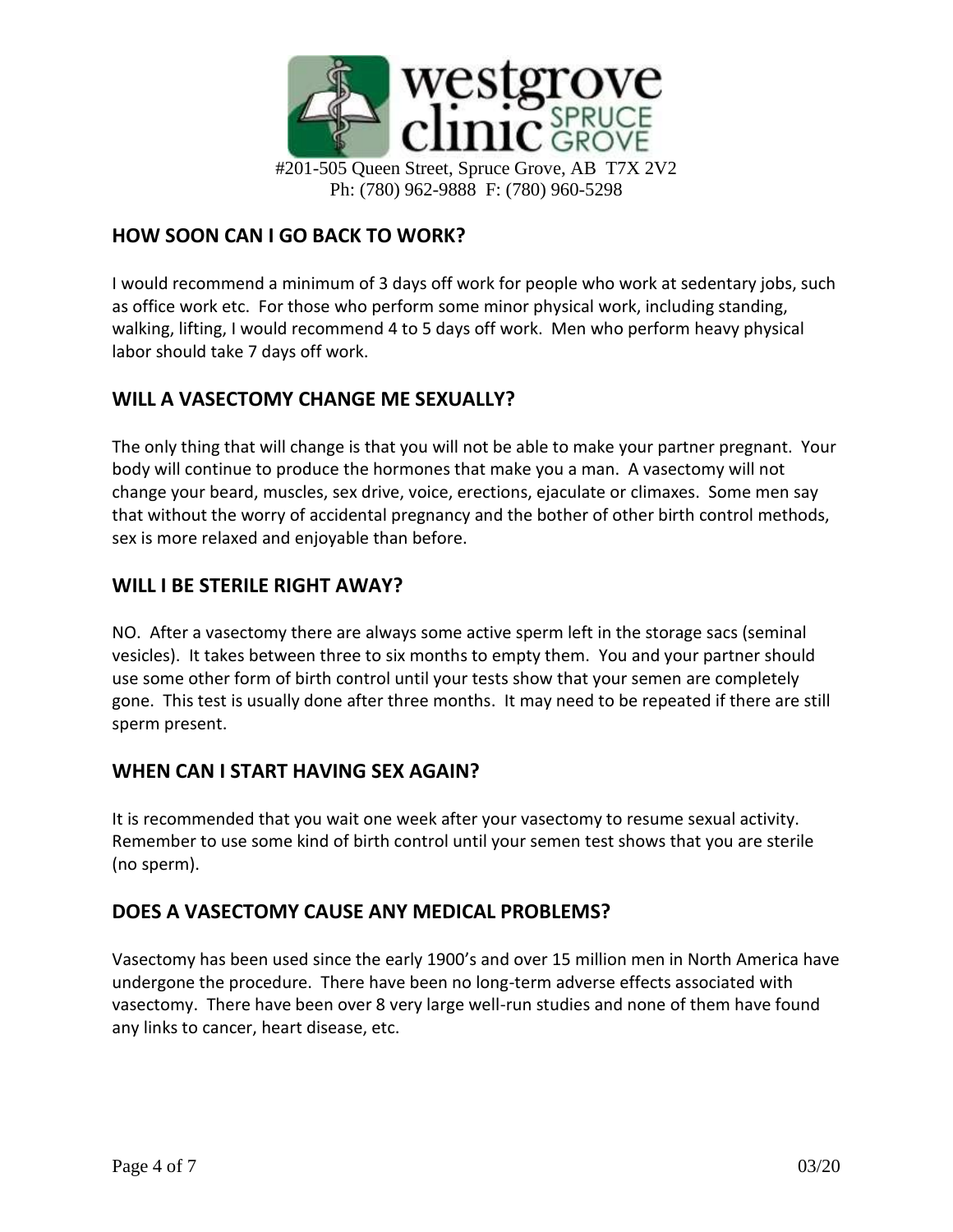

#### **DOES A VASECTOMY EVER FAIL?**

The odds of a primary surgical failure are 0.2-5%. Once you have brought in your semen sample and there is no sperm, or very few non-motile sperm seen, it is very unlikely that failure or pregnancy will occur. Several studies have looked at this question and have found that the odds of a delayed vasectomy failure (failure after a negative semen test) is approximately 1/2000 (0.05%).

#### **CAN A VASECTOMY BE REVERSED?**

Yes, this can be done with the use of microscopic surgery and a skilled and experienced surgeon. This usually requires a day procedure in hospital. The success rate is variable with 40 to 70 % being quoted as the success rate upon completion of surgery. A vasectomy should be considered a permanent operation.

# **WHAT ARE THE BENEFITS OF NO SCALPEL VASECTOMY VS A TRADITIONAL TECHNIQUE VASECTOMY?**

Doctors and patients report that:

- ♦ There is less tissue injury, less bleeding and fewer complications.
- ♦ Less risk of infection.
- ♦ Less discomfort during and after the procedure.
- ♦ Procedure is faster and recovery time shorter
- $\triangle$  There are no stitches in the skin.

#### **IS NO SCALPEL TECHNIQUE EASIER TO REVERSE THAT THE INCISION TECHNIQUE?**

No, it is not any easier to reverse than any other vasectomy procedure. All vasectomies should be considered permanent. If you are thinking about reversal, perhaps a vasectomy is not the right procedure for you.

#### **CAN I STORE MY SPERM FOR FUTURE USE?**

Yes, there is the availability in the Edmonton area to have sperm stored. If you wish to look into this, please discuss it with your physician. Please note that this is very expensive.